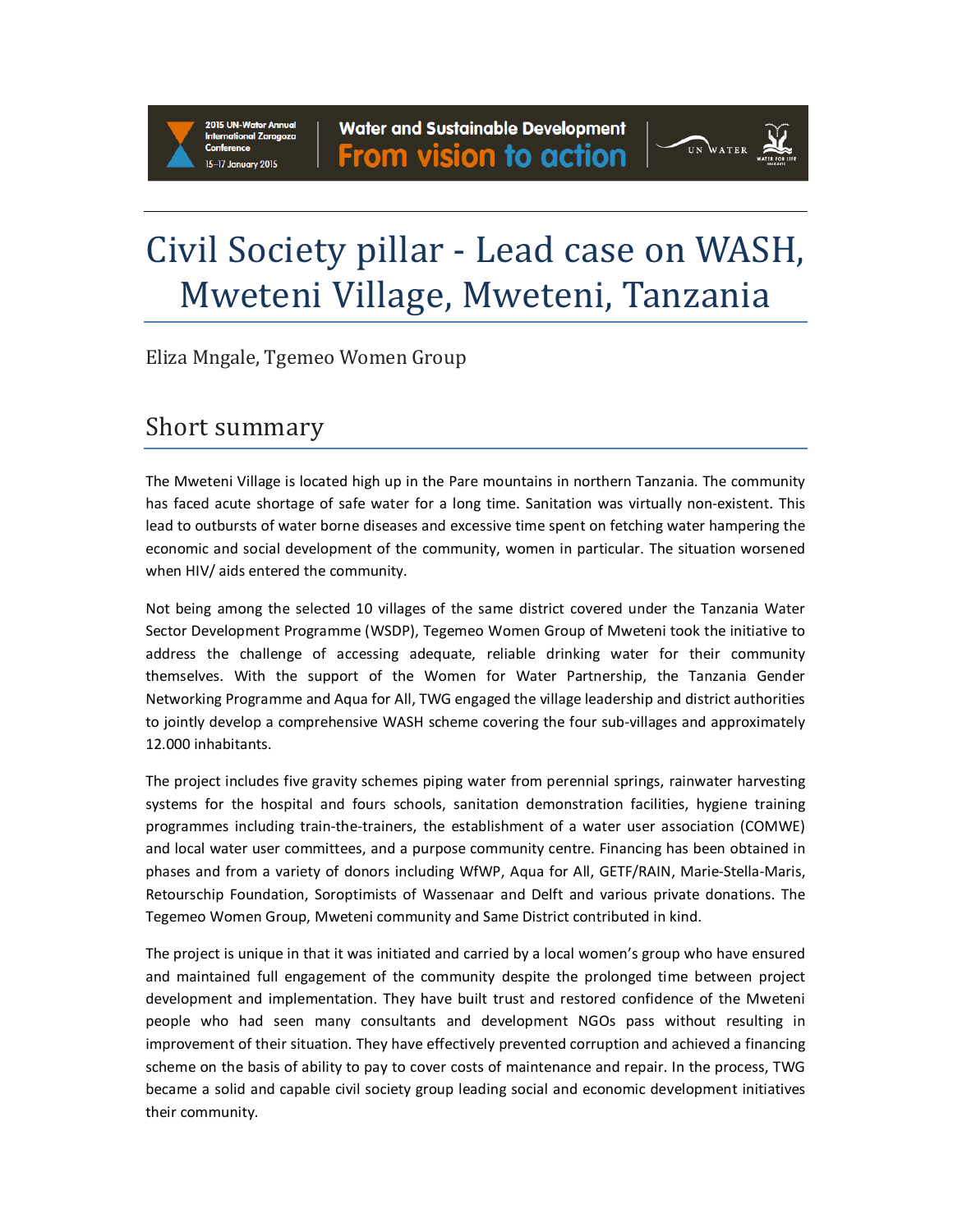## Issues addressed:

#### **WASH (inequalities, schools, health centers, refugee camps, women and girls)**

Schools and hospital did not have access. Pupils, teachers and nurses spent hours per day to provide for basic needs. The community decided to give priority to these needs. Public entities cannot afford to pay for the water they need; therefore RWH systems were provided that schools and hospital can maintain themselves.

#### **Water resources management (water-use efficiency, integrated water resources management, transboundary cooperation, sustainable extraction and supply of freshwater)**

Water comes from remote perennial springs and was collected from source or streams. Piped water is now brought to central collection points decided by the community. The system is managed and maintained by Water User Committees and Water User Association who determine allocation and price; oversight by District Water Engineer.

Water quality is now monitored.

#### **Risks (mortality, economic losses caused by natural and human-induced disasters)**

Extreme weathers are on the increase; dealing with this is part of the multi-annual development plan of Tegemeo Women Group.

## Tools for implementation:

#### **Construction of drinking water supply and sanitation systems:**

Construction of gravity schemes (5), rainwater harvesting installations for public buildings (5), demonstration toilets and a WASH community centre.

#### **Stakeholder involvement:**

Local women were empowered and coached to lead the process, using the WfWP empowerment tools. Thus TWG ensured full involvement of community, district and village government from the onset.

#### **Awareness raising campaigns:**

Project includes PHAST training; selected community members are now PHAST trainers conducting refresher courses.

#### **Strengthens the participation of women in decision making at local and national levels:**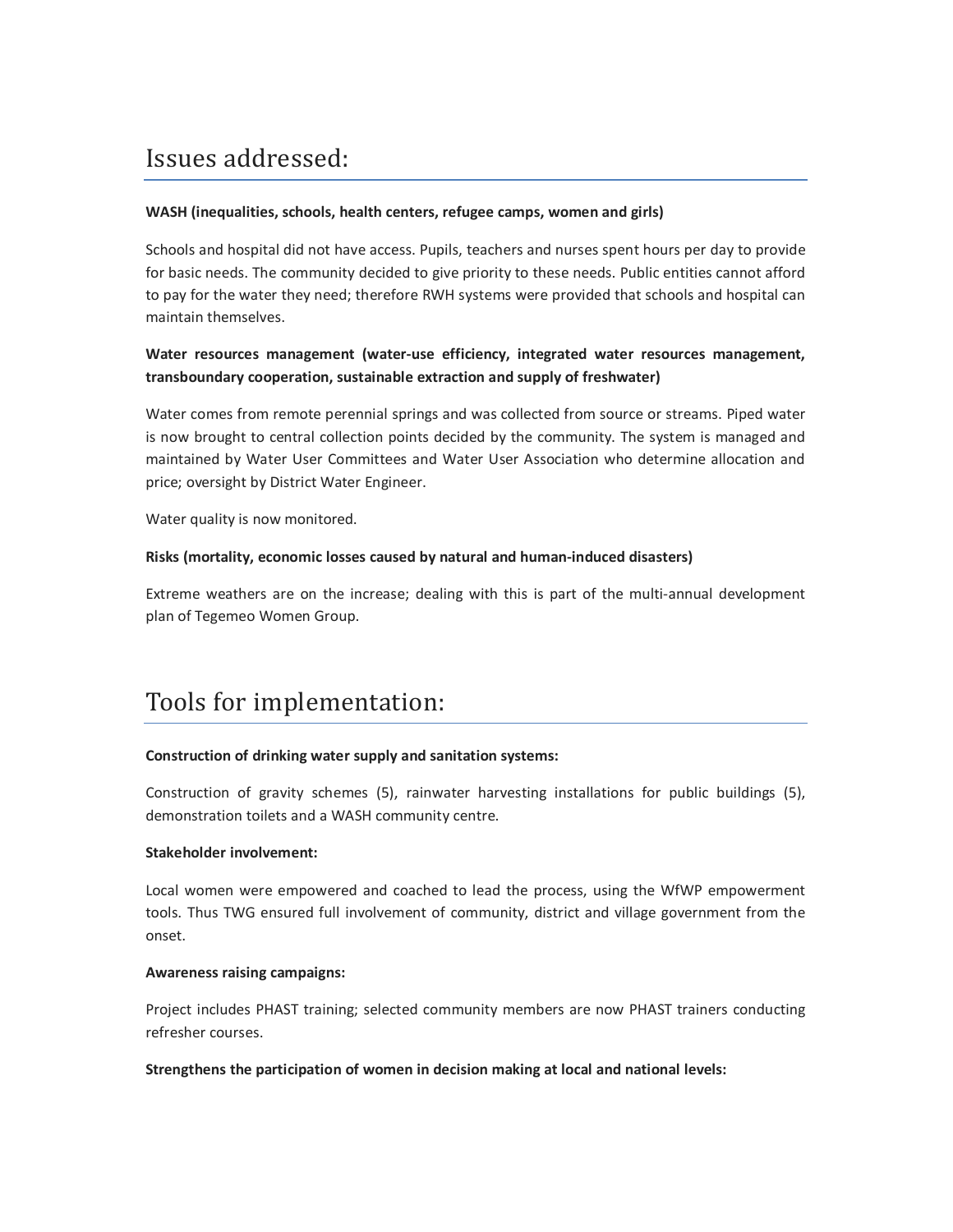Tegemeo Women Group is a member of the Women for Water Partnership and as such, had access to the WfWP small grants programme, capacity development tools and peer coaching mechanism. This has enabled them to take the lead in their community and to obtain a strong voice in decisionmaking at community and district level.

#### **Who is involved?**

There has been a lengthy project development process focusing on cooperation of local actors and true involvement of the community. As a result, implementation has been participatory too, with clearly defined roles of District, Village authorities, water sector specialists and civil society; and with active contributions (unpaid labor) of community members. The project is monitored by a Project Oversight Group consisting of the District, Village authorities, Water User Association and Tegemeo Women group.

#### **What were the objectives of the intervention?**

To achieve universal and sustainable access; to position women as agents of change in their community and to boost social and economic development.

#### **Implementation challenges**

Traditional gender divides; women not involved in decision making. Lack of capacity, human resources and political will of local authorities. Lack of financial resources; reluctance of donors to support women-lead projects. Lack of awareness of local population on water laws and policies, WASH issues. Remoteness of the area; unprecedented bad weather conditions during building phase. Corruptive practices of local project manager and contractors. Reporting requirements not matching local realities and capabilities; communication restrictions because of unreliable internet.

#### **Main task/activities undertaken / Tools used**

Building of water gravity schemes: following the technical method of the District Water Engineer; WfWP added social component ensuring a participatory approach. Feasibility studies preceded the project design. Construction of RWH units for hospital and schools: based on feasibility study; handed over to the management of the public buildings who are responsible for maintenance; oversight by District Water Engineer Multi purpose WASH community centre: on initiative of TWG. The Community centre has electricity as spin-off of TWG-Same District cooperation; Demonstration ecological toilet to develop sanitation for all Hygiene training, including Train-the-Trainers for followup: using the PHAST methodology Establishment of Water User Association (COMWE) and local Water User Committees to ensure sustainable management and maintenance of facilities Project Oversight Group of local partners to ensure joined decision making, transparency and local ownership. Developing saving money in a local way ('vikoba').

#### **Main outcomes / impacts (what has changed?)**

- Access to safe water for different community uses; Increased awareness on hygiene and adequate sanitation;
- Increased understanding and awareness of public sector and other interested stakeholders on water governance and addressing water-related risks;